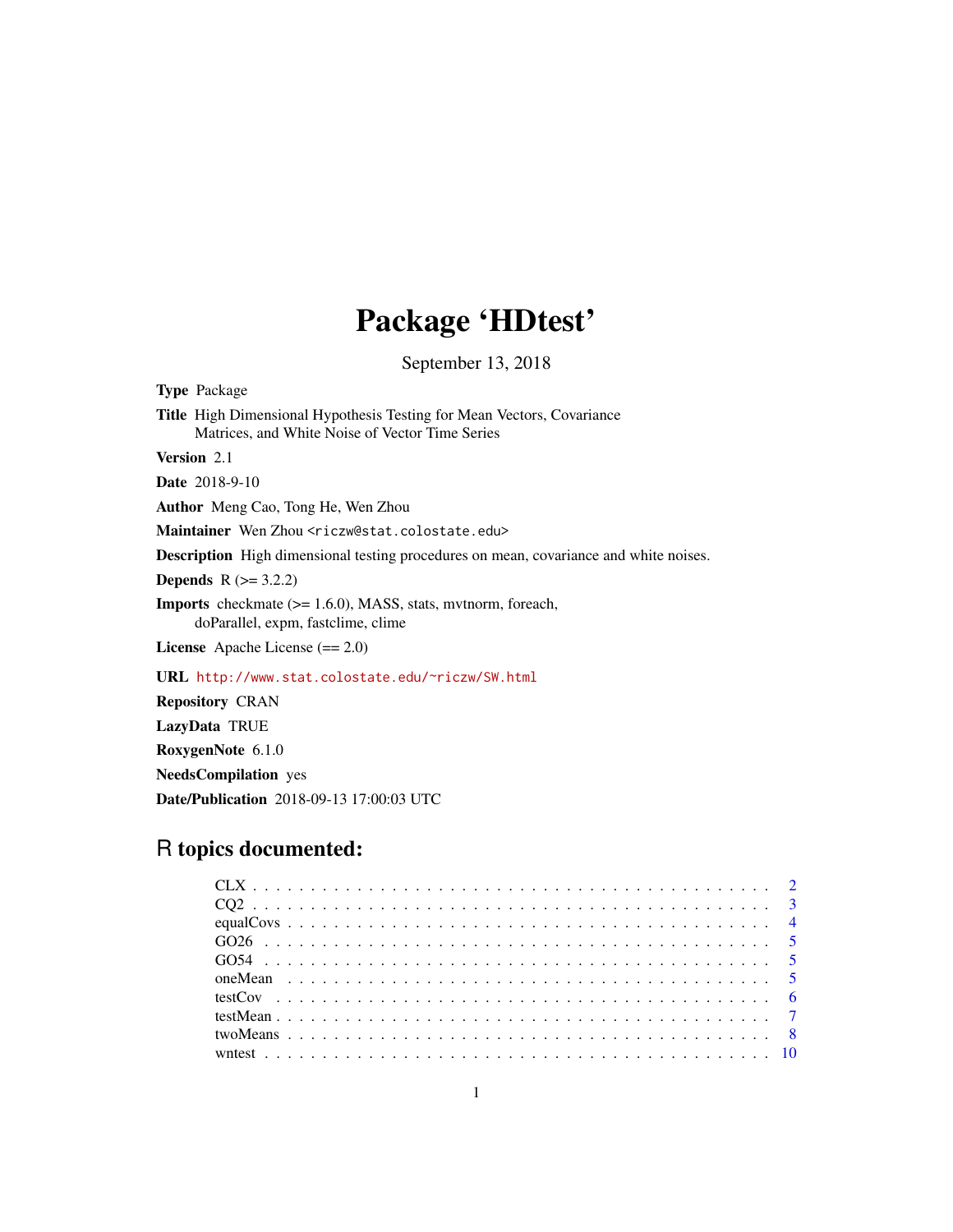#### <span id="page-1-0"></span>**Index** [13](#page-12-0)

#### CLX *CLX-test for two sample means*

#### Description

Testing the equality of two high dimensional mean vectors using the testing procedure by Cai, Liu and Xia (2014).

#### Usage

CLX(X, Y, alpha, DNAME)

#### Arguments

| X            | The n x p data matrix from the sample 1  |
|--------------|------------------------------------------|
| <b>Y</b>     | The n x p data matrix from the sample 2. |
| alpha        | The prescribed level of significance     |
| <b>DNAME</b> | Default input.                           |

#### Details

Implementing testing procedure proposed by Cai, Liu, and Xia (2014) to test the equality of two sample high dimensional mean vectors under the assumption of sparsity of signals.

#### Value

Value of testing statistic, p-value, alternative hypothesis, and the name of testing procedure.

#### Author(s)

Tong He

#### References

T. Cai, W. Liu, and Y. Xia (2014). Two-sample test of high dimensional means under dependence. J. R. Statist. Soc. B. 76, 349–372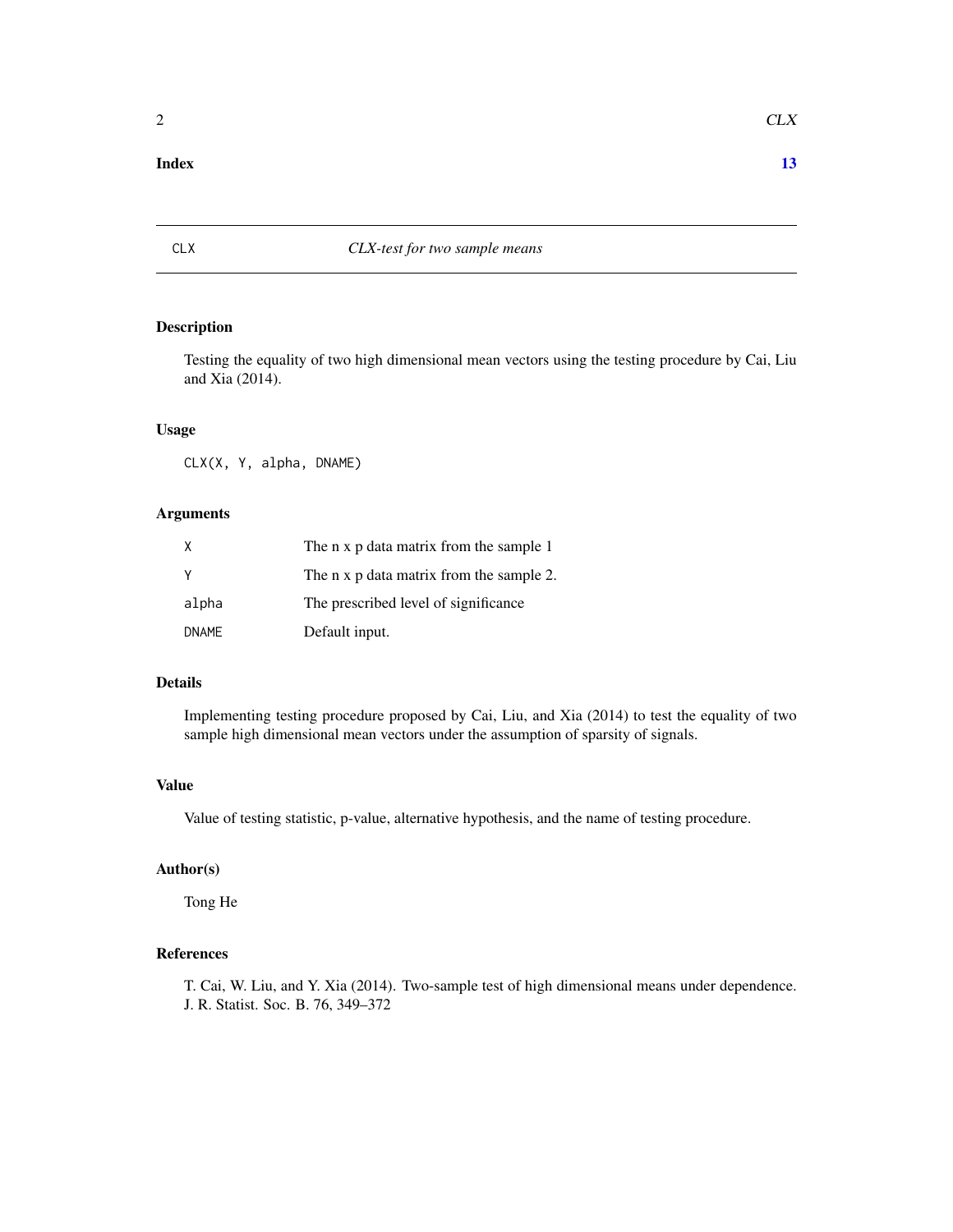<span id="page-2-0"></span>

#### Description

Testing the equality of two high dimensional mean vectors using the testing procedure by Chen and Qin (2010)

#### Usage

CQ2(X, Y, DNAME)

#### Arguments

| X            | The n x p data matrix from the sample 1  |
|--------------|------------------------------------------|
| V            | The n x p data matrix from the sample 2. |
| <b>DNAME</b> | Default input.                           |

#### Details

Implementing testing procedure proposed by Chen and Qin (2010) to test the equality of two sample high dimensional mean vectors under the assumption of sparsity of signals.

#### Value

res Value of testing statistic, alternative hypothesis, and the name of testing procedure.

#### Author(s)

Tong He

#### References

S. Chen and Y. Qin (2010). A two-sample test for high-dimensional data with applications to geneset testing. Ann. Statist. 38, 808-835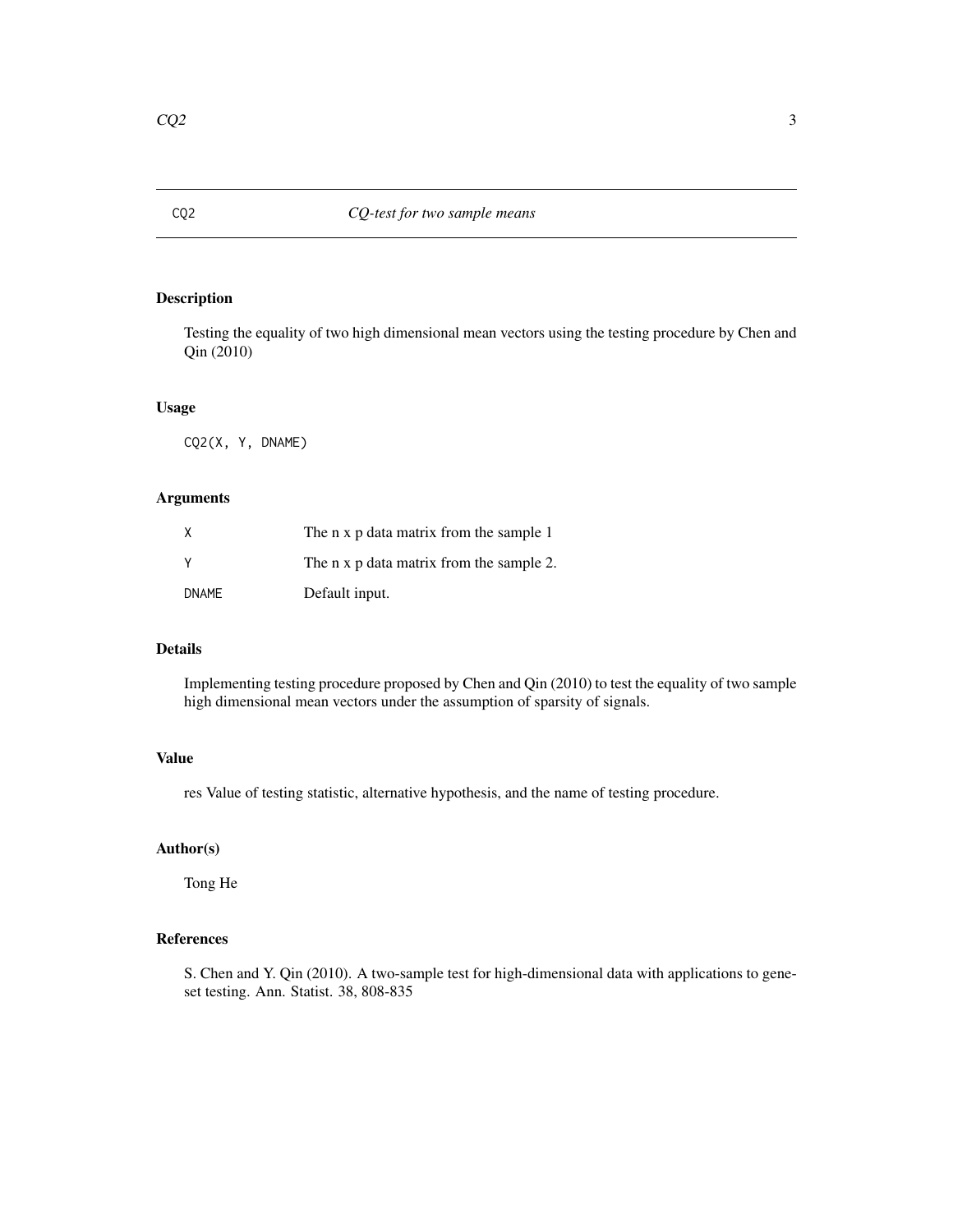<span id="page-3-0"></span>

#### Description

Testing the equality of two high dimensional covariance matrices using the testing procedure by Li and Chen (2012).

#### Usage

equalCovs(X, Y, alpha, DNAME)

#### Arguments

| Χ            | The n x p data matrix from the sample 1  |
|--------------|------------------------------------------|
| Υ            | The n x p data matrix from the sample 2. |
| alpha        | The prescribed level of significance     |
| <b>DNAME</b> | Default input.                           |

#### Details

Implementing testing procedure proposed by Li and Chen (2012) to test the equality of two sample high dimensional covariance matrices.

#### Value

Value of testing statistic, p-value, alternative hypothesis, and the name of testing procedure.

#### Author(s)

Tong He

#### References

J. Li and S. Chen (2012). Two sample tests for high-dimensional covariance matrices. Ann. Statist. 40, 908–940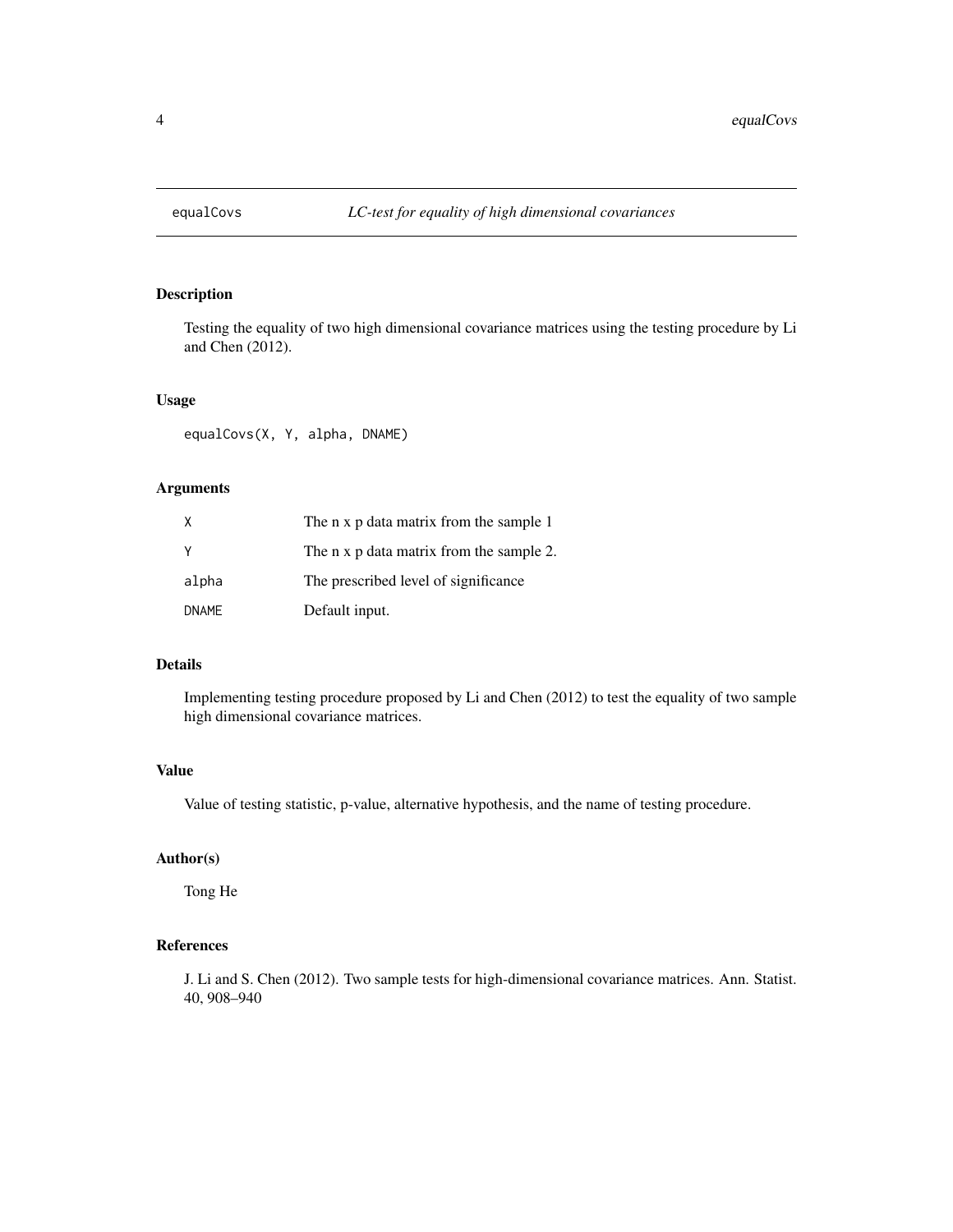<span id="page-4-0"></span>GO26 *GO26*

#### Description

A list of two sample matrices sliced from GO:0016032, it is about viral reproduction

#### Usage

data(GO26)

#### Format

A list of two data objects GO26\$X and GO26\$Y.

GO54 *GO54*

#### Description

A list of two sample matrices sliced from GO:0034080, it is about CenH3-containing nucleosome assembly at centromere.

#### Usage

data(GO54)

#### Format

A list of two data objects GO54\$X and GO54\$Y.

oneMean *CZZZ-test for one sample mean vector*

#### Description

Testing the equality of high dimensional mean vector to zero using the method developed in arXiv:1406.1939 [math.ST]

#### Usage

```
oneMean(X, m = 2500, filter = TRUE, S = NULL, alpha = 0.05, DNAME)
```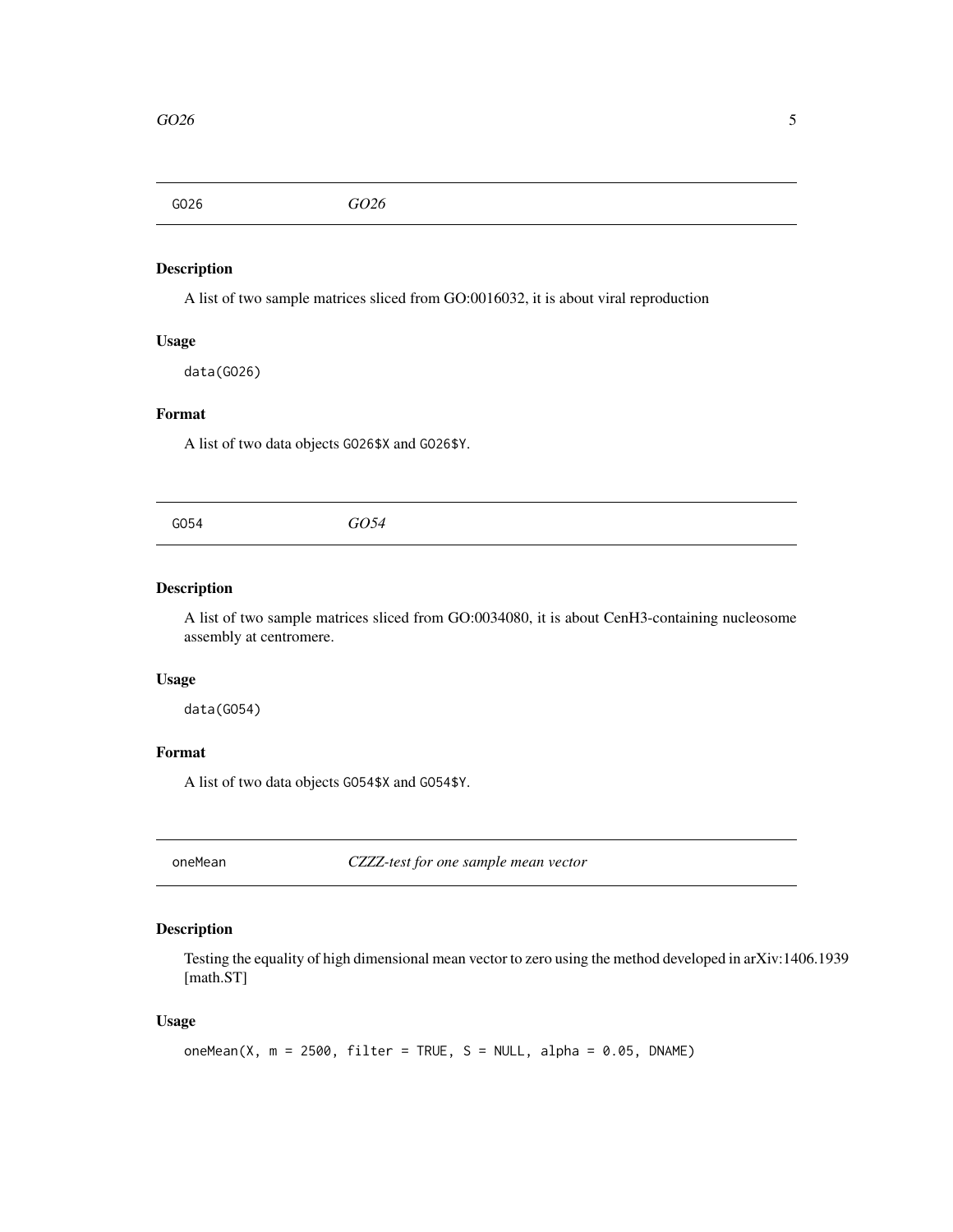#### <span id="page-5-0"></span>**Arguments**

| χ            | The $nxp$ data matrix.                                                                     |
|--------------|--------------------------------------------------------------------------------------------|
| m            | The number of Monte-Carlo samples in the test, default to be 2500                          |
| filter       | A logical indicator of the filtering process, defaul to be TRUE                            |
| S            | Covariance matrix of $X$ , if not presented it will be estimated from the input<br>sample. |
| alpha        | The significant level of the test.                                                         |
| <b>DNAME</b> | Defaul input.                                                                              |

#### Details

Implement the method developed in arXiv:1406.1939 [math.ST] to test whether a high dimensional mean vector is zero or not, which is equivalent to test  $H_0$ :  $\mu = \mu_0$  for some prescribed value  $\mu_0$  which can be subtracted from the data. The procedure utilizes bootstrap concept and derive the critical values using independent Gaussian vectors whose covariance is estimated using sample covariance matrix.

#### Value

Value of testing statistics, p-values (the non-studentized statistic and the studentized statistic respectively), alternative hypothesis, and the name of testing procedure.

#### Author(s)

Tong He

#### References

J. Chang, W. Zhou and W.-X. Zhou, Simulation-Based Hypothesis Testing of High Dimensional Means Under Covariance Heterogeneity (2014), arXiv:1406.1939.

| testCov | Testing the equality of two sample covariance matrices in high dimen- |
|---------|-----------------------------------------------------------------------|
|         | sion.                                                                 |

#### Description

Testing the equality of two sample covariance matrices in high dimension using different methods.

#### Usage

```
testCov(X, Y, method = "ALL", J = 2500, alpha = 0.05, n.core = 1)
```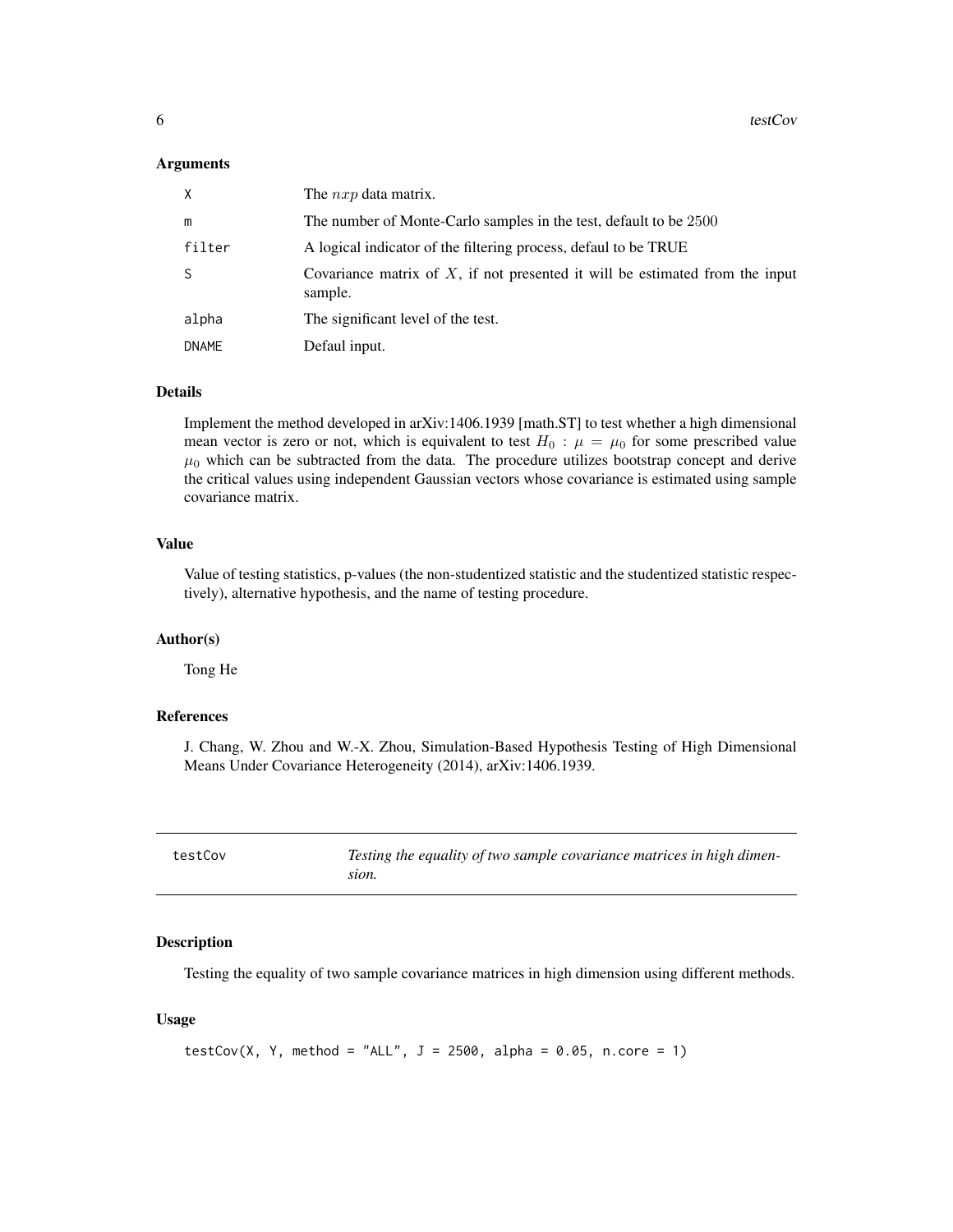#### <span id="page-6-0"></span>testMean 7

#### **Arguments**

| $\times$ | the n x p training data, could be a matrix or a data. frame object.                                        |
|----------|------------------------------------------------------------------------------------------------------------|
| Y        | the n x p training data matrix, could be a matrix or a data. Frame object.                                 |
| method   | a string incidating the method for the test. The current available methods are<br>ALL, HD, LC, CLX, Scott. |
| J        | the number of repetition in the test                                                                       |
| alpha    | the significant level of the test.                                                                         |
| n.core   | the number of cores to be used in parallel when HD is called.                                              |

#### Value

For any single method, the function returns an htest object.

For method ALL: A list of four htest objects.

HD refers to "Chang, J., Zhou, W., Zhou, W.-X., and Wang, L. (2016). Comparing large covariance matrices under weak conditions on the dependence structure and its application to gene clustering. Biometrics. To appear"#'

CLX refers to "Cai, T. T., Liu, W., and Xia, Y. (2013). Two-sample covariance matrix testing and support recovery in high-dimensional and sparse settings. Journal of the American Statistical Association 108, 265-277."

Sc refers to "Schott, J. R. (2007). A test for the equality of covariance matrices when the dimension is large relative to the sample size. Computational Statistics and Data Analysis 51, 6535-6542."

#### Author(s)

Tong He

#### Examples

```
data(GO54)
testCov(G054$X, G054$Y, method = "ALL", J = 100)
data(GO26)
testCov(GO26$X, GO26$Y, method = "ALL", J = 100)
```
testMean *Testing the equality of two sample mean vectors in high dimension.*

#### **Description**

Testing the equality of two sample mean vectors in high dimension using different methods.

#### Usage

```
testMean(X, Y = NULL, method = "HD", m = 2500, filter = TRUE,
  alpha = 0.05, SX = NULL, SY = NULL
```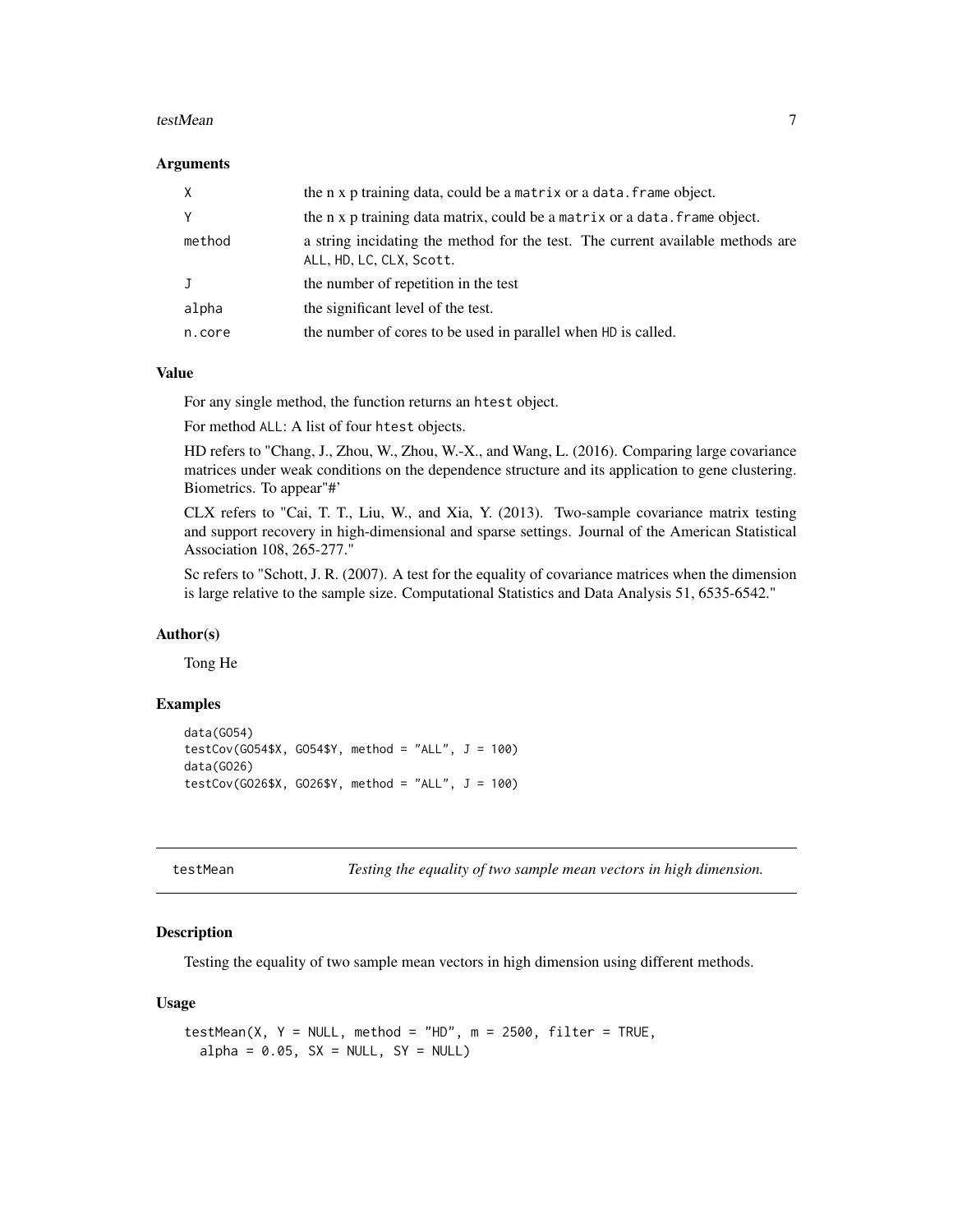#### <span id="page-7-0"></span>Arguments

| Χ         | the n x p training data matrix, could be a matrix or a data. frame object.                                                                                                  |
|-----------|-----------------------------------------------------------------------------------------------------------------------------------------------------------------------------|
| Υ         | the n x p training data matrix, if presented the method will perform a two-sample<br>test of mean, one-sample test otherwise. Could be a matrix or a data. frame<br>object. |
| method    | a string incidating the method for the test. The current available methods are<br>ALL, HD, CQ, CLX.                                                                         |
| m         | the number of repetition in the test                                                                                                                                        |
| filter    | a logical indicator of the filtering process                                                                                                                                |
| alpha     | the significant level of the test.                                                                                                                                          |
| <b>SX</b> | covariance matrix of X, if not presented it will be estimated from the input sam-<br>ple.                                                                                   |
| SY        | covariance matrix of T, if not presented it will be estimated from the input sam-<br>ple.                                                                                   |

#### Value

For method HD, the function returns two htest objects for non-studentized and studentized test respectively.

For method CLX and CQ, the function returns an htest object.

For method ALL: A list of four htest objects.

HD refers to arXiv:1406.1939 [math.ST]

#### Author(s)

Tong He

#### Examples

```
data(GO54)
testMean(GO54$X, m = 100, method = "HD")
testMean(GO54$X, GO54$Y, m = 100, method = "ALL")
```
twoMeans *CZZZ-test for two sample mean vectors*

#### Description

Testing the equality of two sample high dimensional mean vectors using the method developed in arXiv:1406.1939 [math.ST]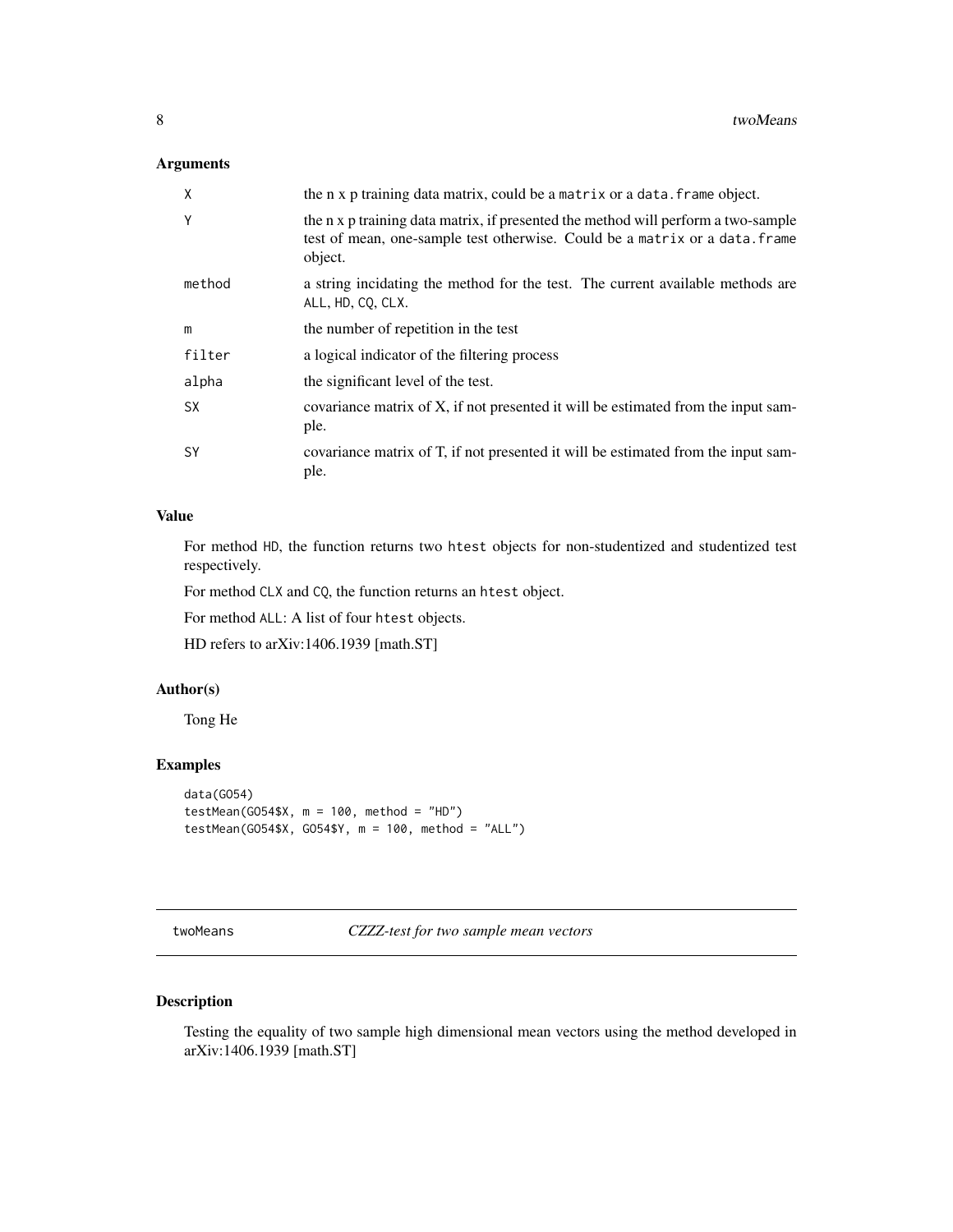#### twoMeans 9

#### Usage

twoMeans(X, Y, m = 2500, filter = TRUE,  $SX = NULL$ ,  $SY = NULL$ ,  $alpha = 0.05$ ,  $DNAME$ )

#### Arguments

| X            | The n x p training data matrix.                                                             |
|--------------|---------------------------------------------------------------------------------------------|
| Y            | The n x p training data matrix.                                                             |
| m            | The number of repetition in the test, default to be 2500                                    |
| filter       | A logical indicator of the filtering process, default to be TRUE                            |
| <b>SX</b>    | The covariance matrix of X, if not presented it will be estimated from the input<br>sample. |
| <b>SY</b>    | The covariance matrix of T, if not presented it will be estimated from the input<br>sample. |
| alpha        | The significant level of the test.                                                          |
| <b>DNAME</b> | Defaulf input.                                                                              |

#### Details

Implement the method developed in arXiv:1406.1939 [math.ST] to test whether a high dimensional mean vector is zero or not, which is equivalent to test  $H_0$ :  $\mu_1 = \mu_2$ . The procedure utilizes bootstrap concept and derive the critical values using independent Gaussian vectors whose covariance is estimated using sample covariance matrix.

#### Value

Value of testing statistics, p-values (the non-studentized statistic and the studentized statistic respectively), alternative hypothesis, and the name of testing procedure.

#### Author(s)

Tong He

#### References

J. Chang, W. Zhou and W.-X. Zhou, Simulation-Based Hypothesis Testing of High Dimensional Means Under Covariance Heterogeneity (2014), arXiv:1406.1939.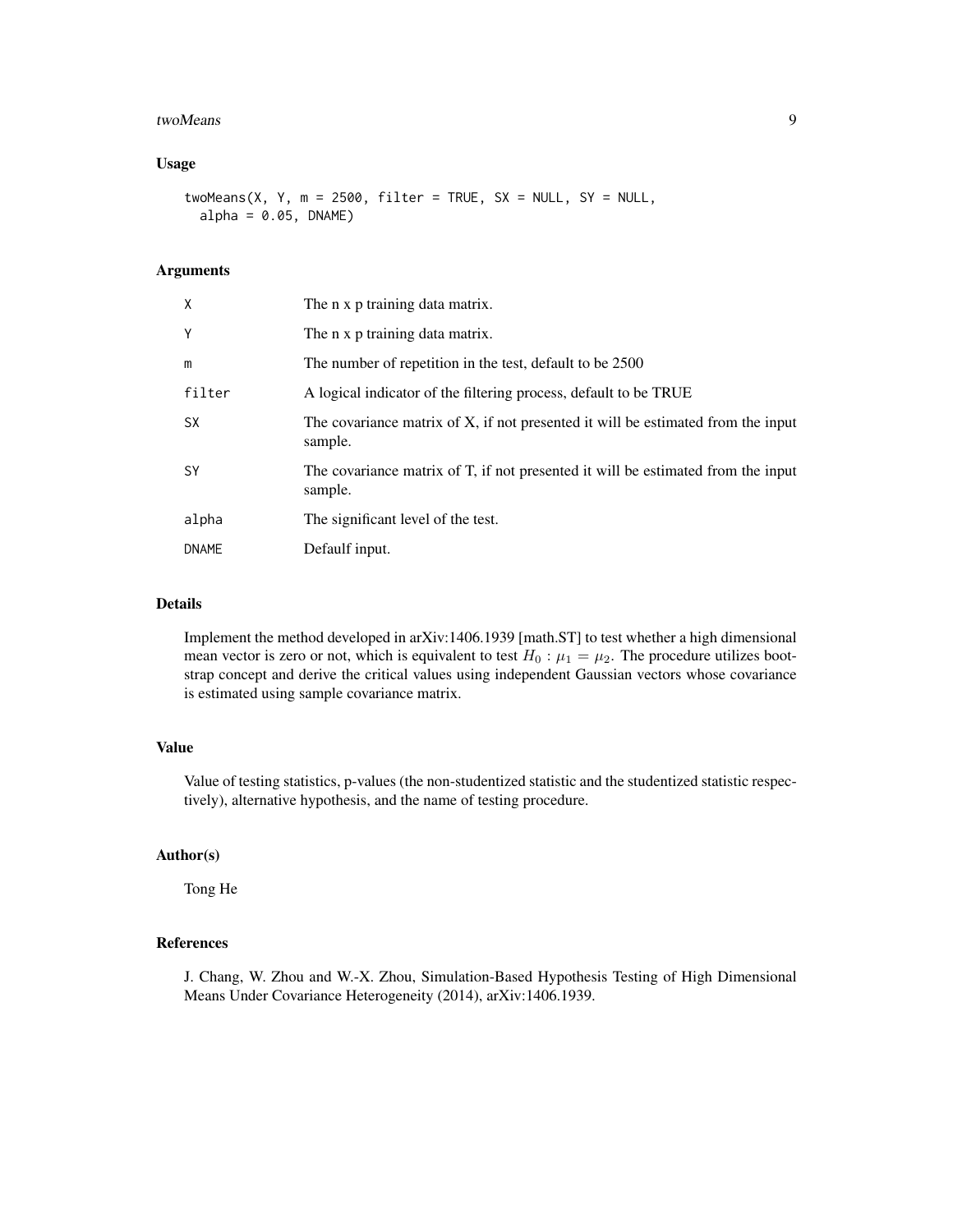#### Description

A variety of methods to test multivariate or high-dimensional white noise, including classical methods such as the multivariate portmanteau tests, Lagrange multiplier test, as well as the new method proposed by Chang, Yao and Zhou (2017) based on maximum cross correlations.

#### Usage

```
wntest(Y, M, k_max = 10, kk, type = 1, alpha = 0.05, k0 = 10,
 delta = 1.5, opt = 1, lambda = 0.01, lambda_search = seq(1e-04,
 0.01, length.out = 50), fold = 5, S1 = NULL, cv_opt = NULL)
```
#### Arguments

| Υ      | A p by n data matrix with p time series of length n.                                                                                                                                                                                                                                                                                                                                                                                                                                                                                                                                                                                                                                                                                                                                                                                              |
|--------|---------------------------------------------------------------------------------------------------------------------------------------------------------------------------------------------------------------------------------------------------------------------------------------------------------------------------------------------------------------------------------------------------------------------------------------------------------------------------------------------------------------------------------------------------------------------------------------------------------------------------------------------------------------------------------------------------------------------------------------------------------------------------------------------------------------------------------------------------|
| M      | Number of bootstrap replicates, ex. 2000.                                                                                                                                                                                                                                                                                                                                                                                                                                                                                                                                                                                                                                                                                                                                                                                                         |
| k_max  | The largest time lag to be tested for white noise (default is 10).                                                                                                                                                                                                                                                                                                                                                                                                                                                                                                                                                                                                                                                                                                                                                                                |
| kk     | A vector of time lags using for test (ex. $kk = \text{seq}(2, 10, \text{by} = 2)$ ), scalar is<br>allowed and the largest kk must be less than k_max.                                                                                                                                                                                                                                                                                                                                                                                                                                                                                                                                                                                                                                                                                             |
| type   | Tests to be performed: 1 is coded for the newly proposed maximum cross-<br>correlation-based test for high-dimensional white noise by Chang, Yao and Zhou<br>$(2017)$ ; 2 is coded for the Lagrange multiplier test; 3 is coded for the three<br>portmanteau tests, where results for both $\chi^2$ and normal approximations are re-<br>ported; and 4 is coded for the Tiao-Box likelihoood ratio-based test.                                                                                                                                                                                                                                                                                                                                                                                                                                    |
| alpha  | Level of significance (default is $0.05$ ).                                                                                                                                                                                                                                                                                                                                                                                                                                                                                                                                                                                                                                                                                                                                                                                                       |
| k0     | A parameter in time series PCA for pre-transformation (default is 10).                                                                                                                                                                                                                                                                                                                                                                                                                                                                                                                                                                                                                                                                                                                                                                            |
| delta  | The thresholding parameter in time series PCA for pre-transformation (default<br>is $1.5$ ).                                                                                                                                                                                                                                                                                                                                                                                                                                                                                                                                                                                                                                                                                                                                                      |
| opt    | Options for pre-transformation of time series. That is, one considers a transfor-<br>mation matrix $A_{n \times p}$ and corresponding pre-transformed data AY. For parame-<br>ter 'opt', 1 is coded for performing the transformation using package 'fastclime'<br>and user-specific tuning parameter $\lambda$ for estimating the contempaneous correla-<br>tions; 2 is coded for performing the transformation using the sample covariance;<br>3 is coded for performing the transformation using package 'clime' with build-in<br>cross validation on the tuning parameter for estimating the contempaneous cor-<br>relations; 4 is coded for performing the transformation using 'fastclime' with<br>cross validation on the tuning parameter for estimating the contempaneous cor-<br>relations; and else do not perform the transformation. |
| lambda | The tuning parameter used in package 'fastclime', which is required for 'opt=1'.<br>The default value is 0.1.                                                                                                                                                                                                                                                                                                                                                                                                                                                                                                                                                                                                                                                                                                                                     |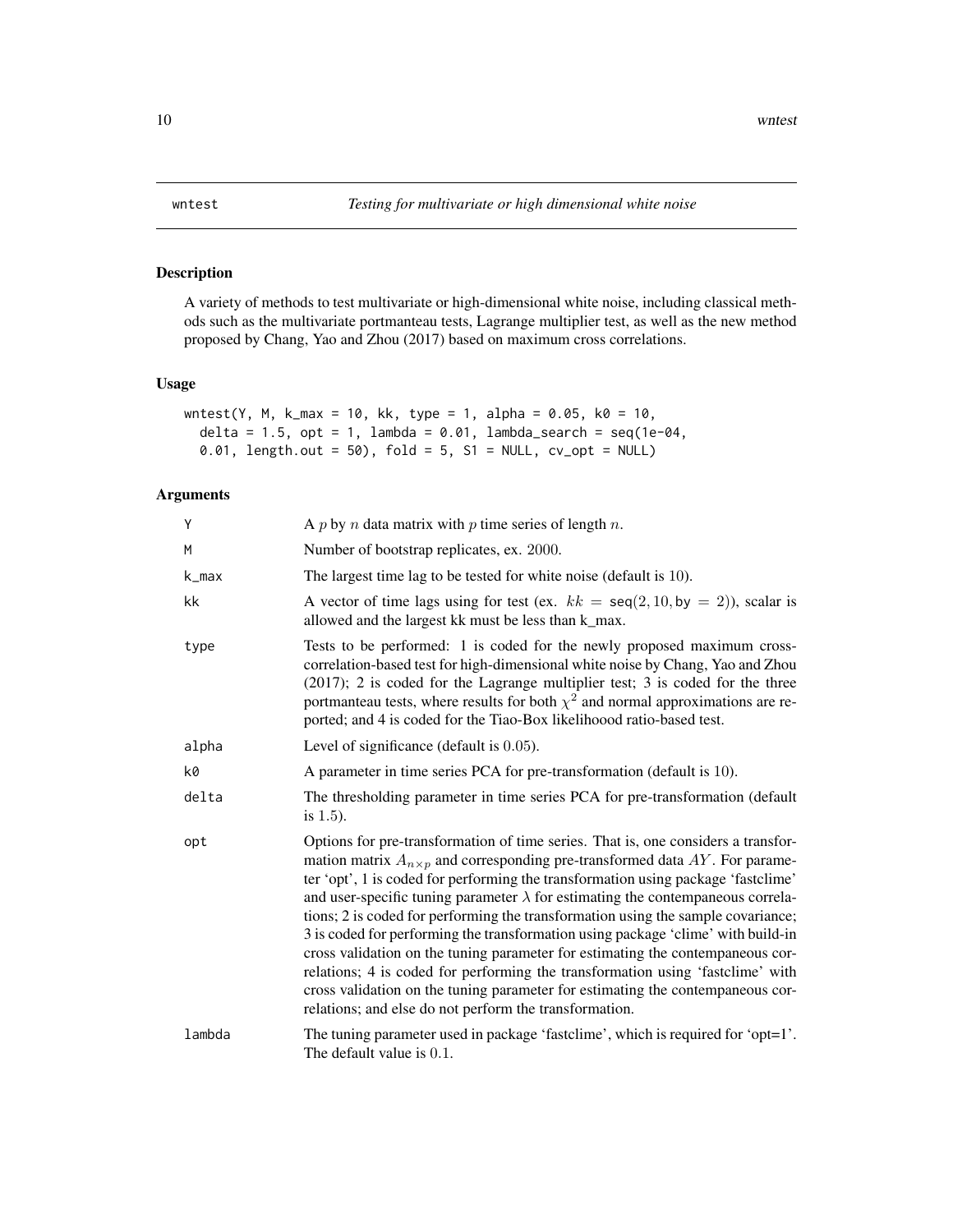#### wntest 11

| lambda_search  | The tuning parameters search for package 'fastclime', which is required for<br>'opt=4' (default is $\text{seq}(1e-4, 1e-2, \text{length.out} = 50)$ ).                                                                                                                                                                                                                                 |
|----------------|----------------------------------------------------------------------------------------------------------------------------------------------------------------------------------------------------------------------------------------------------------------------------------------------------------------------------------------------------------------------------------------|
| fold           | Number of folds used in cross validations (default is 5).                                                                                                                                                                                                                                                                                                                              |
| S <sub>1</sub> | True contempaneous $p \times p$ covariance matrix of the data if it is known in advance.<br>If provided, pre-transformation will use S1 instead of options in 'opt'.                                                                                                                                                                                                                   |
| $cv$ opt       | Specify which tuning parameter and the corresponding estimated contempenous<br>correlation (and the precision) matrix to be used for the pre-transformation. For<br>example, 'cv_opt = 2' will choose $\lambda$ and the estimated contempenous correla-<br>tion (and the precision) matrix with the second smallest cross validation error<br>(default value is 1, the minimun error). |

#### Details

For a p-dimensional weakly stationary time series  $\varepsilon_t$  with mean zero, denote by  $\Sigma(k) = \text{cov}(\varepsilon_{t+k}, \varepsilon_t)$ and  $\Gamma(k) = \text{diag}\{\Sigma(0)\}^{-1/2}\Sigma(k)\text{diag}\{\Sigma(0)\}^{-1/2}$ , respectively, the autocovariance and the autocorrelation of at lag k. With the available observations  $\varepsilon_1, \ldots, \varepsilon_n$ , let

$$
\widehat{\Gamma}(k) \equiv \{\widehat{\rho}_{ij}(k)\}_{1 \le i,j \le p} = \text{diag}\{\widehat{\Sigma}(0)\}^{-1/2} \widehat{\Sigma}(k) \text{diag}\{\widehat{\Sigma}(0)\}^{-1/2}
$$

be the sample autocorrelation matrix at lag k, where  $\widehat{\Sigma}(k)$  is the sample autocovariance matrix. Consider the hypothesis testing problem

 $H_0: \{\varepsilon_t\}$  is white noise versus  $H_1: \{\varepsilon_t\}$  is not white noise.

To test the above hypothesis of multivariate or high dimensional white noise, we include the traditional portmanteau tests with test statistics:  $Q_1 = n \sum_{k=1}^K \text{tr} \{ \widehat{\Gamma}(k)^T \widehat{\Gamma}(k) \}$ ,  $Q_2 = n^2 \sum_{k=1}^K \text{tr} \{ \widehat{\Gamma}(k)^T \widehat{\Gamma}(k) \} / (n - k)$ k), and  $Q_3 = n \sum_{k=1}^{K} \text{tr} \{ \widehat{\Gamma}(k)^T \widehat{\Gamma}(k) \} + p^2 K(K+1)/(2n)$ . Also, we include the Lagranage multiplier test as well as the Tiao-Box likelihood ratio test. For the portmanteau tests, both  $\chi^2$ approximation and normal approximation are reported.

Since  $\Gamma(k) \equiv 0$  for any  $k \ge 1$  under  $H_0$ , the newly proposed maximum cross-correlation-based test uses statistic

$$
T_n = \max_{1 \le k \le K} T_{n,k},
$$

where  $T_{n,k} = \max_{1 \le i,j \le p} n^{1/2} |\hat{\rho}_{ij}(k)|$  and  $K \ge 1$  is prescribed. Null is rejected whenever  $T_n > 0$  is the critical value determined by poval boatstrap method proposed by Chapa  $cv_\alpha$ , where  $cv_\alpha > 0$  is the critical value determined by novel bootstrap method proposed by Chang, Yao and Zhou (2017) with no further assumptions on the data structures.

#### Value

| res     | Test output: fail to reject (coded as 0) or reject (coded as 1).                                 |
|---------|--------------------------------------------------------------------------------------------------|
| p_value | $p$ -values or approximated $p$ -value.                                                          |
| М1      | Square root of the estimated contempenous precision matrix if pre-transfermation<br>was applied. |

#### Author(s)

Meng Cao, Wen Zhou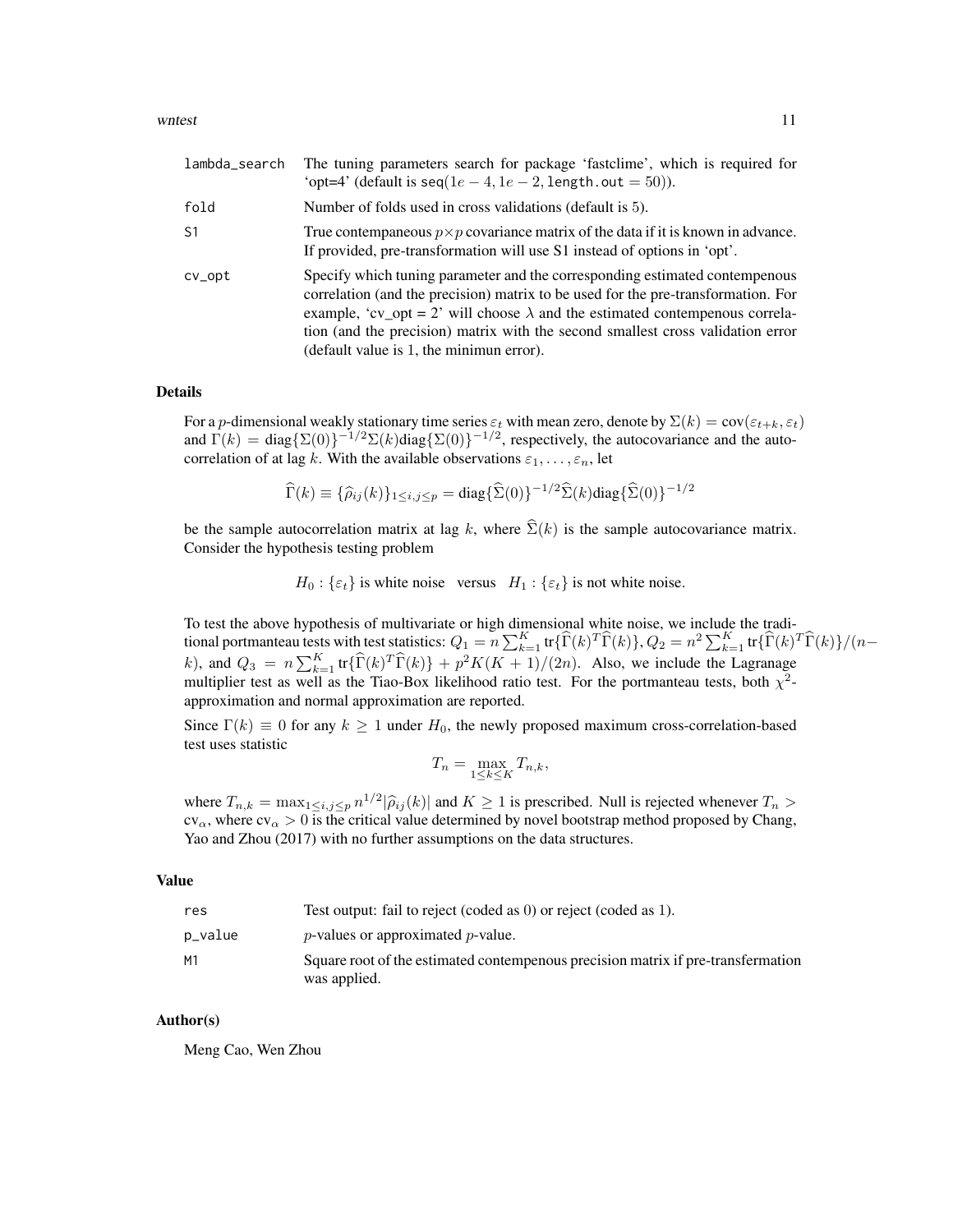#### References

Chang, J., Yao, Q. and Zhou, W., 2017. Testing for high-dimensional white noise using maximum cross-correlations. Biometrika, 104(1): 111-127.

Cai, T.T., Liu, W., and Luo, X., 2011. A constrained L1 minimization approach for sparse precision matrix estimation. Journal of the American Statistical Association 106(494): 594-607.

Lutkepohl, H., 2005. New introduction to multiple time series analysis. Springer Science & Business Media.

#### Examples

```
library(expm)
p = 15n = 300
S1 = diag(1, p, p)for(ii in c(1:p)){
for(jj in c(1:p)){
S1[i, jj] = 0.995^(abs(ii-jj))}
}
S11 = sqrtm(S1)X = S11 %*% matrix(rt(n*p, df = 8), ncol = n)
k_max = 10kk = seq(2, k_max, 2)M = 500k0 = 10delta = 1.5alpha = 0.05wntest(X, M, k_max, kk, type = 1, opt = \theta)
## Not run:
wntest(X, M, k_max, kk, type = 1, opt = 4, cv\_opt = 1)
## End(Not run)
```